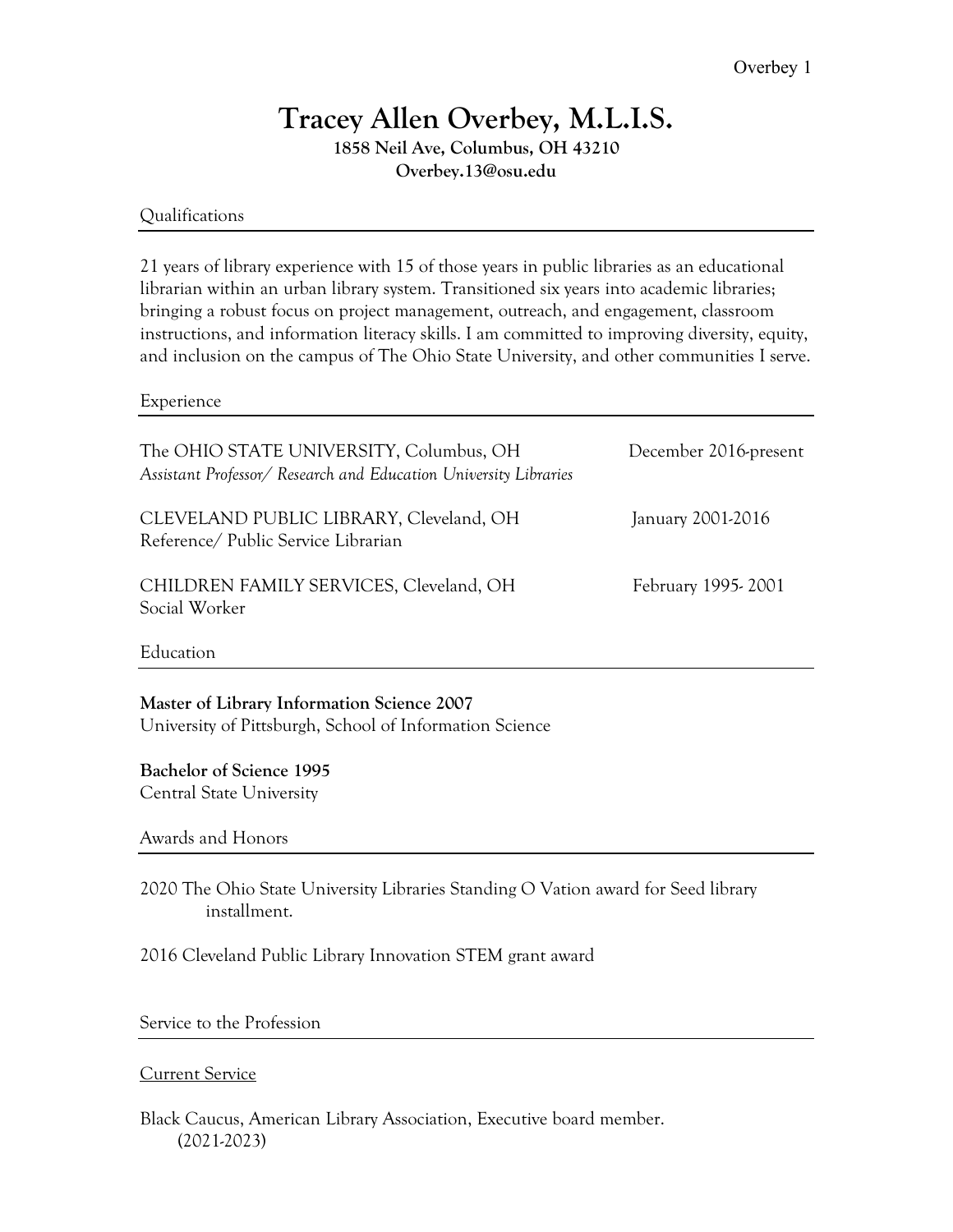Association of College Research Libraries, External Liaisons Committee. (2021-2023)

Journal of Library Outreach and Engagement, Reviewer. (2021)

#### Past Service

- Association of College Research Libraries, Educational and Behavioral Sciences Section (2018-2020)
- Association of College Research Libraries, Anthropology Sociology Section, Sociology Librarian Discussion Group (2018-2020)
- Association of College Research Libraries, Policy, and International Relations Section, Communication and Publication Group (2016-2018)
- Association of College Research Libraries, Law and Political Science Section, Executive Committee member (2016-2017)

#### Publications

#### Monographs

- Overbey, T. & Folk, A.L. (2022). *Narratives of (dis)enfranchisement: Reckoning with the history of libraries and the Black and African American experience*. Chicago, IL: ALA Editions.
- Folk, A.L., & Overbey, T. (2022). *Narratives of (dis)engagement: Exploring Black and African American students' experiences in libraries*. Chicago, IL: ALA Editions

#### Peer-reviewed articles

- Overbey, T, Diekmann. F, Lekies, K. (accepted-forthcoming). *Alternative Solutions for vulnerable youth a scoping review.* International Journal of Environmental Health Research.
- Overbey, T. (2019). *Food Deserts, Libraries, and Urban Communities: What Is the Connection?* Public Library Quarterly.
- Overbey, T. A., Dotson, D. S., & Labadie, M. M. (2017). *Public libraries and higher education combining efforts to create quality stem children's programs*. Public Library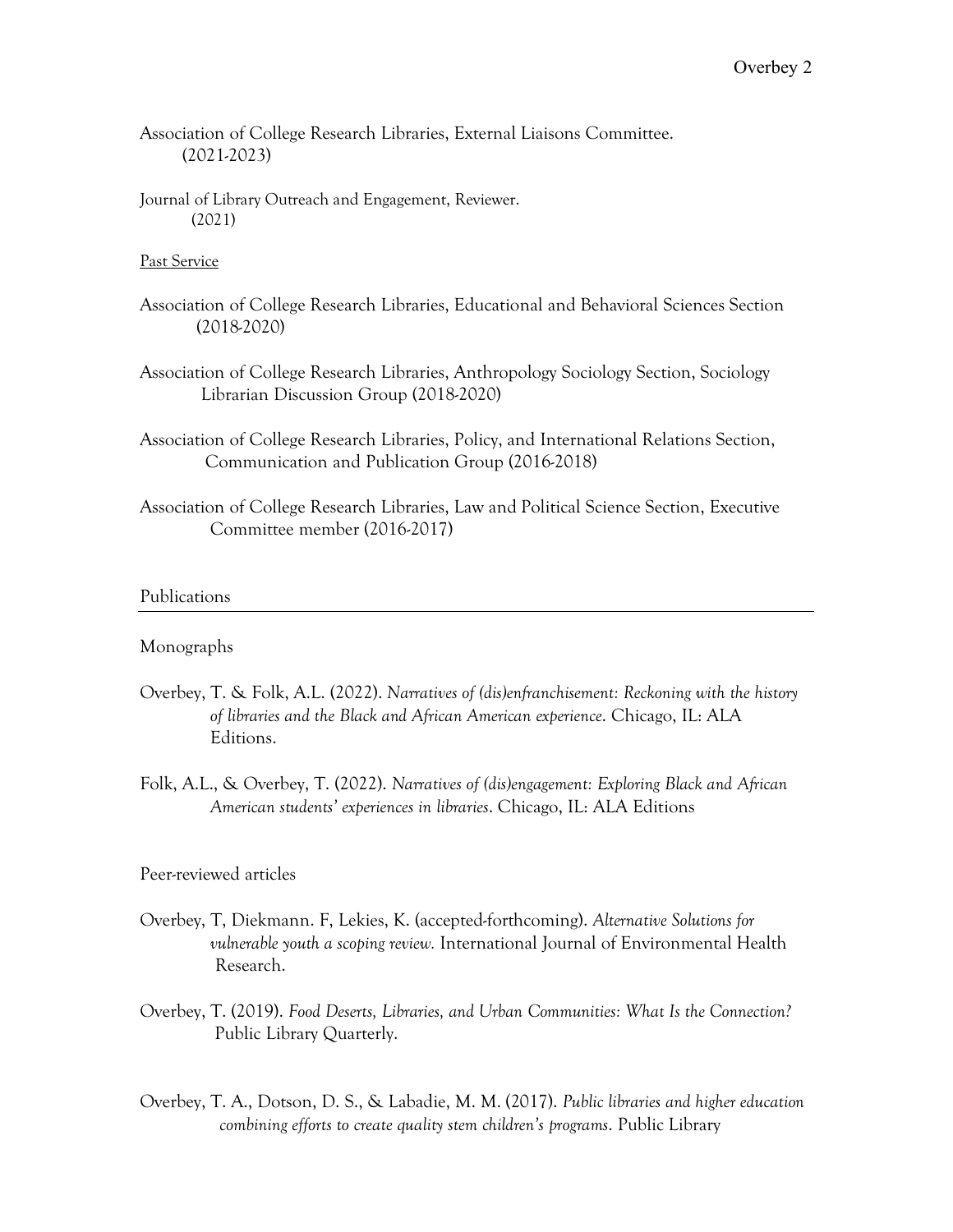Quarterly, 1-15.

#### Conference Papers

- Folk, A.L., & Overbey. T. (2019). *Narratives of (dis)engagement: Exploring Black/African American undergraduate students' experiences with libraries.* Association of College & Research Libraries 2019 Conference, Cleveland, OH.
- Allen-Overbey, Tracey and Dotson, Daniel and Meyers LaBadie, Molly (2016) *Bringing Science to the Children: Cooperation between Academic and Public Libraries* International Federation Library Association 2016 Conference, Columbus, OH.

#### Presentations and Panels

- Overbey, T., & Folk, A.L. (2021, October). *Hidden truths: Public libraries and Black and African American communities.* Euclid (OH) Public Library Staff Development Day*,* Virtual. [Invited]
- Folk, A.L.; Overbey, T. (2021, September). *Identifying the opportunities and challenges to Black and African American undergraduate students' information literacy*. European Conference on Information Literacy, virtual international.
- Overbey, T. (2021, September). *Impact of the Library on Effective Teaching.* The Office of Diversity and Inclusion 2<sup>nd</sup> Annual Faculty Professional Development Retreat. The Ohio State University, [Invited] Columbus OH.
- Overbey, T., Folk, A.L. (2021, April). *Exploring Black and African American students' experiences with libraries*. 2021 Texas Library Association Conference, virtual. [Invited President's Program]
- Overbey, T., & Folk, A.L. (2020, May). *Using phenomenological interviewing to learn from underserved user communities*. 12th International Conference on Qualitative and Quantitative Methods in Libraries, virtual international.
- Overbey, T. (2019, June). *Re-IMAGEing Ohio's Libraries*: *A Collaborative Event for the Staffs of Ohio's Academic, Public and School Libraries*. Academic Library Association of Ohio, Education Library Media Association, Ohio Library Council, [Invited] Dublin, OH.
- Overbey, T., & Folk, A.L. (2019, August). *Black/African Americans Relationship with Libraries.* The Ohio State University Libraries IDEAL Conference. Columbus, OH.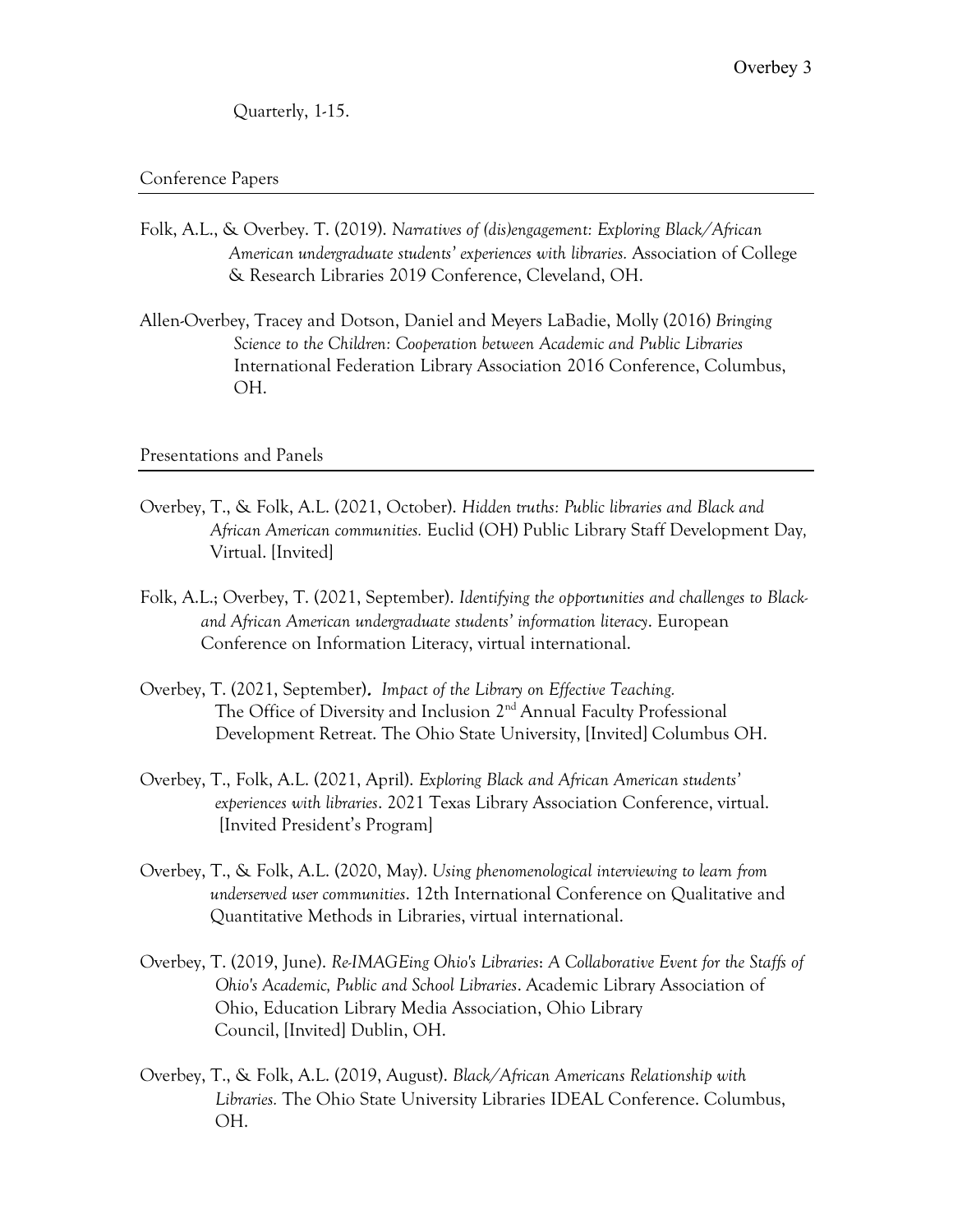- Overbey, T. Adams, I., Hoy, C. (2019, August). *Food Deserts and Urban Communities.* The Ohio State University Libraries IDEAL Conference. Columbus OH.
- Overbey, T. Adams, I., Hoy, C., Nabrit, C., Keyser, C. (2018 January). *World Food Day*. Columbus, OH, [Contributed].
- Overbey, T. (2018, February). "*Food Deserts, Libraries and urban communities what's the connection"*. Poster presented at The Ohio State University Engagement Conference. Columbus OH.
- Folk, A.L., Overbey, T. (2018, May). *Make me wanna holla: Thinking about Black/African- American students' experiences with libraries*. Academic Library Association of Ohio Diversity Workshop Actively Inclusive: Libraries Speak Up! Columbus, OH.
- Overbey, T. (2018, July). *Urban Gardening and Library Spaces Helping to Reduce Recidivism Among Juveniles*. Columbus Metropolitan Library the Shepherd branch. [Invited] Columbus OH.

#### Grants

 The Ohio State University Libraries Administration, Seed Library Project, \$1,500 (April 2020).

 The Ohio State University Libraries, Committee on Faculty Benefits, Responsibilities, and Research, African/African American students' experiences with libraries before and during college gift cards, and transcriptions \$2,000 (May 2018).

Cleveland Public Library, Innovation STEM grant, \$5,000 (August 2015).

Service to the University

The Ohio State University Libraries: Advisory Committee for Equity, Diversity, and Inclusion Chief Operating Officer 2021- present

The Ohio State University Libraries: Faculty Hearing Committee 2020-present

The Ohio State University Libraries: Professional Development Organizational Leadership 2021-present

The Ohio State University Libraries: Committee on Faculty Benefits, Responsibilities, and Research, 2021- present

The Ohio State University: African American Faculty, Administrative Leaders/Staff, and Post-Doctoral Scholars group 2019-present